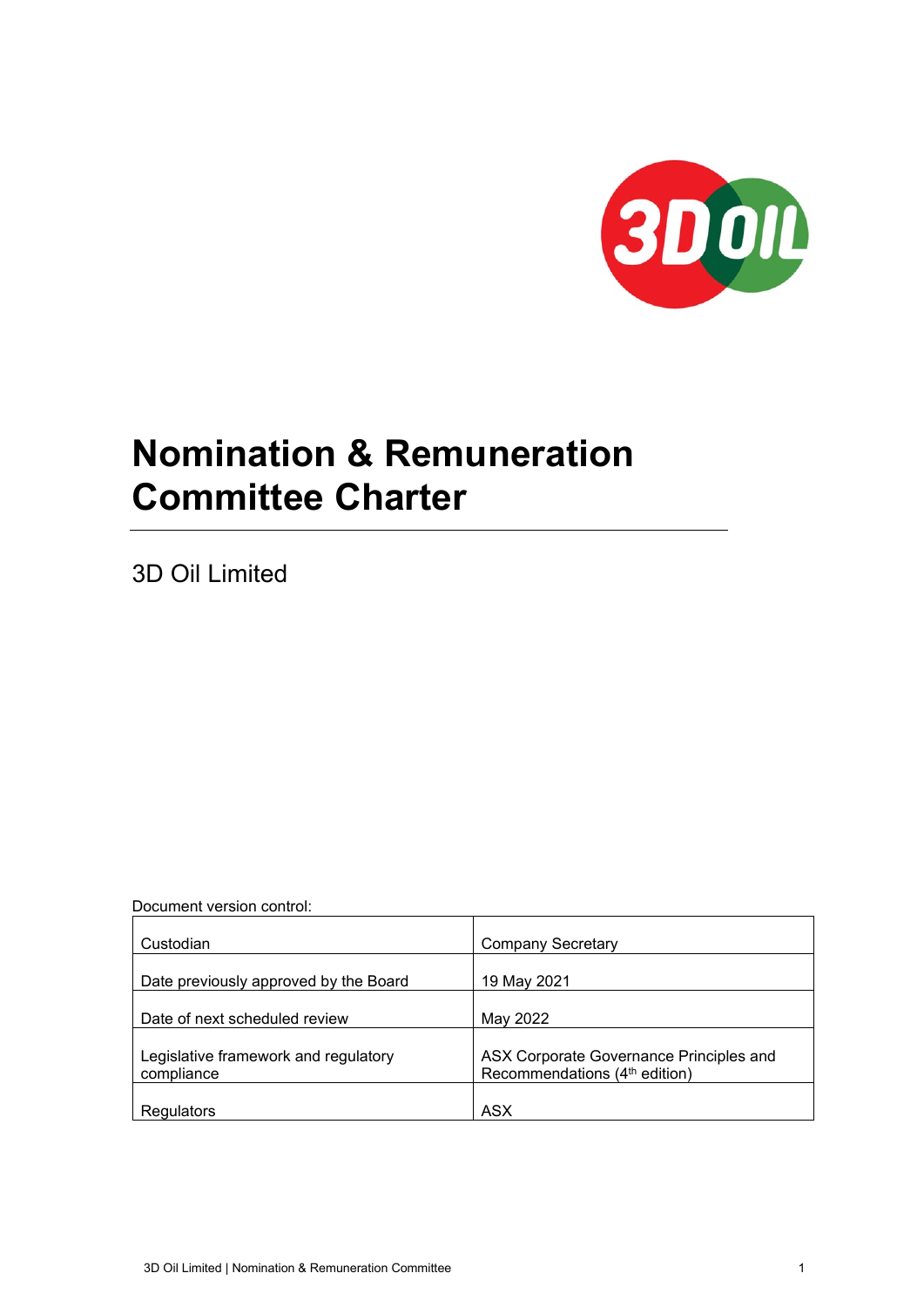## **1. Standing**

The Nomination & Remuneration Committee (**Committee**) is a committee of the board of directors (**Board**) of 3D Oil Limited ACN 105 597 279 (**Company**).

The Committee will also undertake the role of the nomination and remuneration committee for the board of directors of each subsidiary of the Company (**Subsidiary**) where required. In making decisions in relation to a Subsidiary, the Committee is acting as a committee of the board of that Subsidiary.

## **2. Membership**

- (a) It is intended that the Committee consist of:
	- (i) a minimum of 3 members a majority of whom are independent directors; and
	- (ii) an independent Director of the Company as Chair.
- (b) The Board may appoint additional Directors to the Committee or remove or replace members of the Committee by resolution. Members may withdraw from membership by written notification to the Board.
- (c) Non-Committee members may attend all or part of a meeting at the invitation of the Committee Chair.
- (d) The Company Secretary, or his or her delegate, must attend all Committee meetings as minute secretary.

## **3. Role and responsibilities: Nomination**

The responsibilities of the Committee are as follows:

- (a) assist the Board to develop and disclose a Board skills matrix setting out the mix of skills and diversity that the Board currently has or is looking to achieve in its membership;
- (b) assist the Board in regularly reviewing its Board skills matrix to ensure it covers the skills required to address existing and emerging business and governance issues of the Company;
- (c) review and recommend to the Board the size and composition of the Board, including review of Board succession plans and the succession of the Chair of the Board, CEO and other senior executives, having regard to the skills matrix and the objective that the Board comprise Directors with a broad range of skills, expertise and experience from a broad range of background, including gender;
- (d) review and recommend to the Board the composition and membership of the Board, including:
	- (i) making recommendations for the re-election of Directors, subject to the principle that a Committee member must not be involved in making recommendations to the Board in respect of themselves;
	- (ii) assisting the Board to identify qualified individuals for nomination to the Board in accordance with the policy outlined in section [4;](#page-2-0)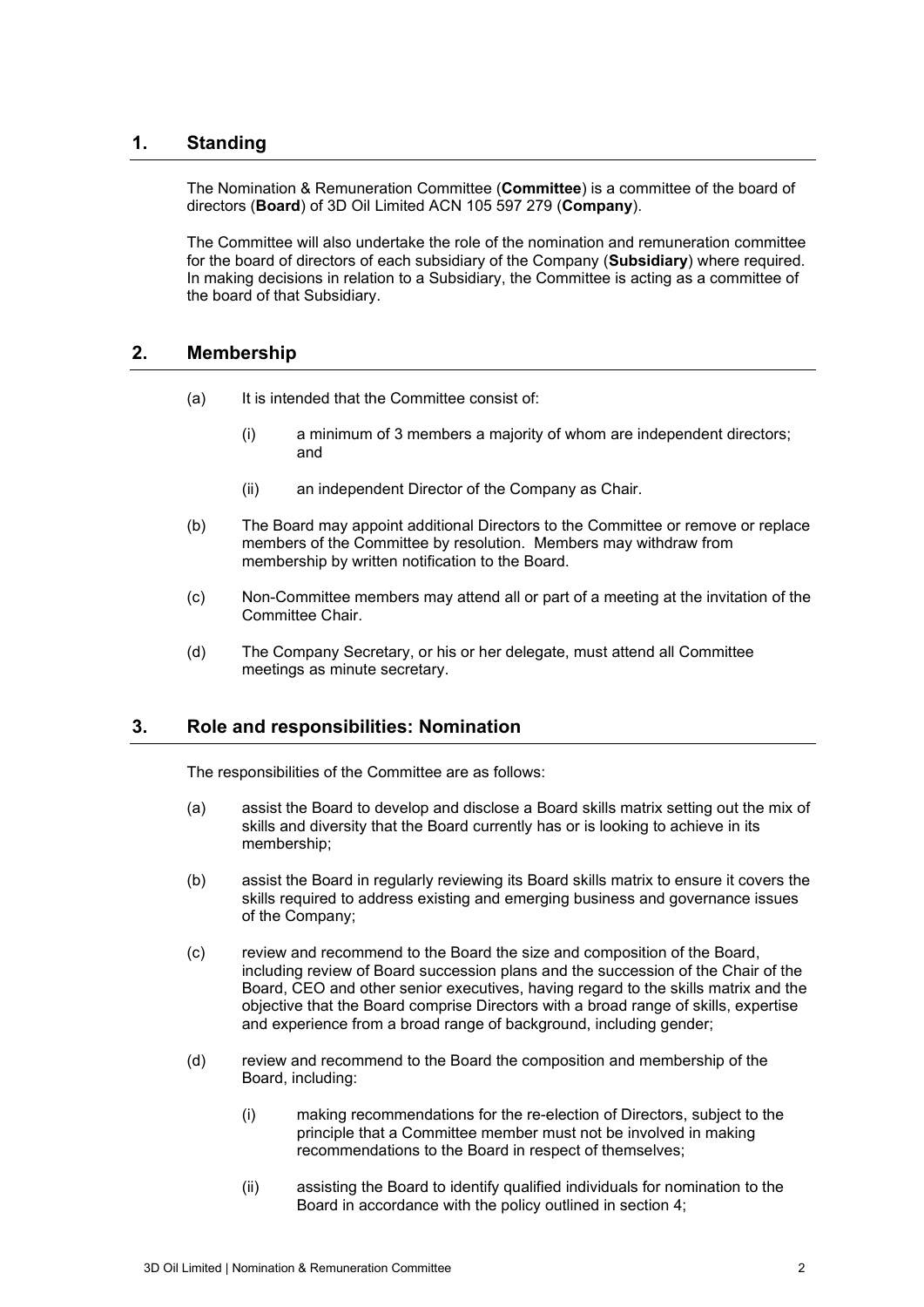- (e) assist the Board with the development and implementation of a process for evaluating the performance of the board, its committees and directors;
- (f) assist the Board as required in relation to the performance evaluation of the Board, its committees and individual Directors;
- (g) review and make recommendations in relation to any corporate governance issues as requested by the Board from time to time;
- (h) review the Board Charter on a periodic basis and recommend any amendments for Board consideration;
- (i) ensure that processes are in place to support Director induction programs and provide continuing professional development opportunities for Directors and regularly review the effectiveness of these processes;
- (j) regularly assess whether the directors of the Company as a group have the skills, knowledge and experience to deal with new and emerging business and governance issues and recommend professional development opportunities to address such gaps;
- (k) ensure directors receive briefings on material developments in laws, regulations and accounting standards relevant to the Company;
- (l) in accordance with the Company's Diversity Policy, develop and recommend to the Board measurable objectives for achieving gender diversity and, on an annual basis, review them and recommend any changes to the Board;
- (m) on an annual basis, review the effectiveness of the Company's Diversity Policy by:
	- (i) assessing the Company's progress towards the achievement of the measurable objectives and any strategies aimed at achieving the objectives;
	- (ii) reporting to the Board recommending any changes to the measurable objectives, strategies or the way in which they are implemented; and
- (n) in accordance with the Company's Diversity Policy, on an annual basis, review the relative proportion of women and men on the Board, in senior management positions and in the workforce at all levels of the Group, and submit a report to the Board which outlines the Committee's findings or, if applicable, provide the Board with the Company's most recent indicators as required by the Workplace Gender Equality Act 2012.

## <span id="page-2-0"></span>**4. Selection and appointment: New Directors or Senior Executives**

#### **4.1 Policy**

Factors to be considered when reviewing a potential candidate for Board appointment include:

- (a) the skills, experience, expertise and personal qualities that will best complement Board effectiveness (including having regard to the Board skills matrix);
- (b) the existing composition of the Board, having regard to the factors outlined in the Company's Diversity Policy and the objectives of achieving a Board comprising Directors from a diverse range of backgrounds;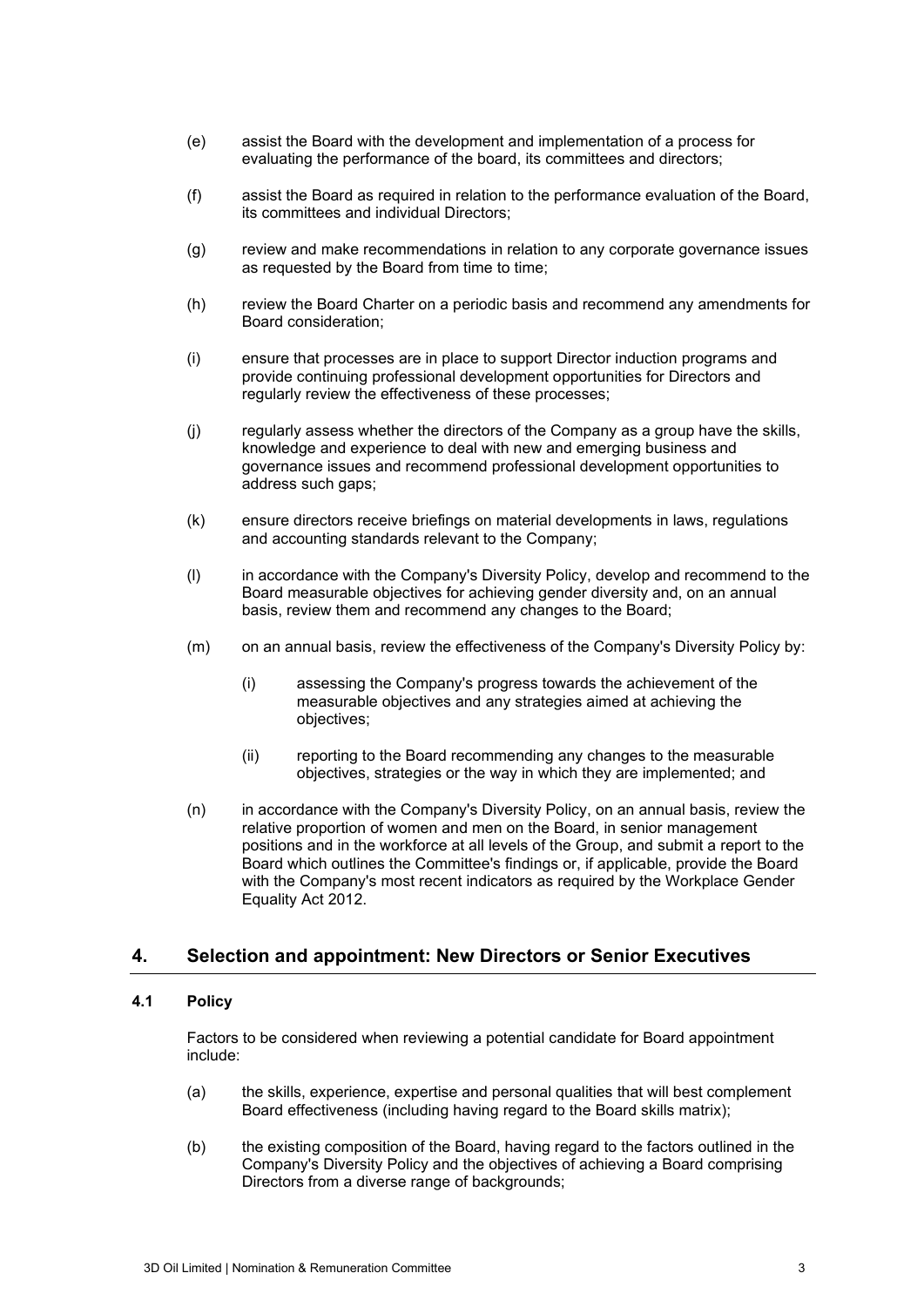- (c) the capability of a candidate to devote the necessary time and commitment to the role (this involves a consideration of matters such as other Board or executive appointments); and
- (d) potential conflicts of interest and independence.

### **4.2 Procedure**

- (a) Detailed background information in relation to a potential candidate should be provided to all Directors.
- (b) The identification of potential candidates may be assisted by the use of external search organisations if considered appropriate.
- (c) Appropriate checks should be undertaken before appointing a person or putting forward to shareholders a candidate for election as a Director. This process may be assisted by the use of external organisations if considered appropriate.
- (d) An offer of a Board appointment must be made by the Chair only after having consulted with all Directors, with any recommendations from the Committee having been circulated to all Directors.
- (e) All new Board appointments should be confirmed by letter in the standard format as approved by the Board or the Committee from time to time.

## **5. Re-election of Directors**

Each year, the Committee will review each of the Directors who are seeking re-election having regard to;

- (a) their independence;
- (b) the results of their performance review;
- (c) the time required from a non-executive director to undertake the role and whether they are meeting such requirement;
- (d) the Company's succession plan;
- (e) their skill set relative to the Company's strategy; and
- (f) any other factor considered relevant to the Director's contribution to the Board.

On the basis of its review, the Committee will make recommendations to the Board regarding whether to support the Director's re-election and a summary of the reason why the Board makes such recommendations. This Committee's review should ensure that the Company can provide its shareholders with all material information in its possession to assist in making a decision on whether or not to re-elect a director.

## **6. Role and responsibilities: Remuneration**

The responsibilities of the Committee are as follows:

(a) review the recommended arrangements for the executive Directors (including the CEO or Managing Director and the executives reporting to the CEO or Managing Director), including contract terms, annual remuneration, participation in the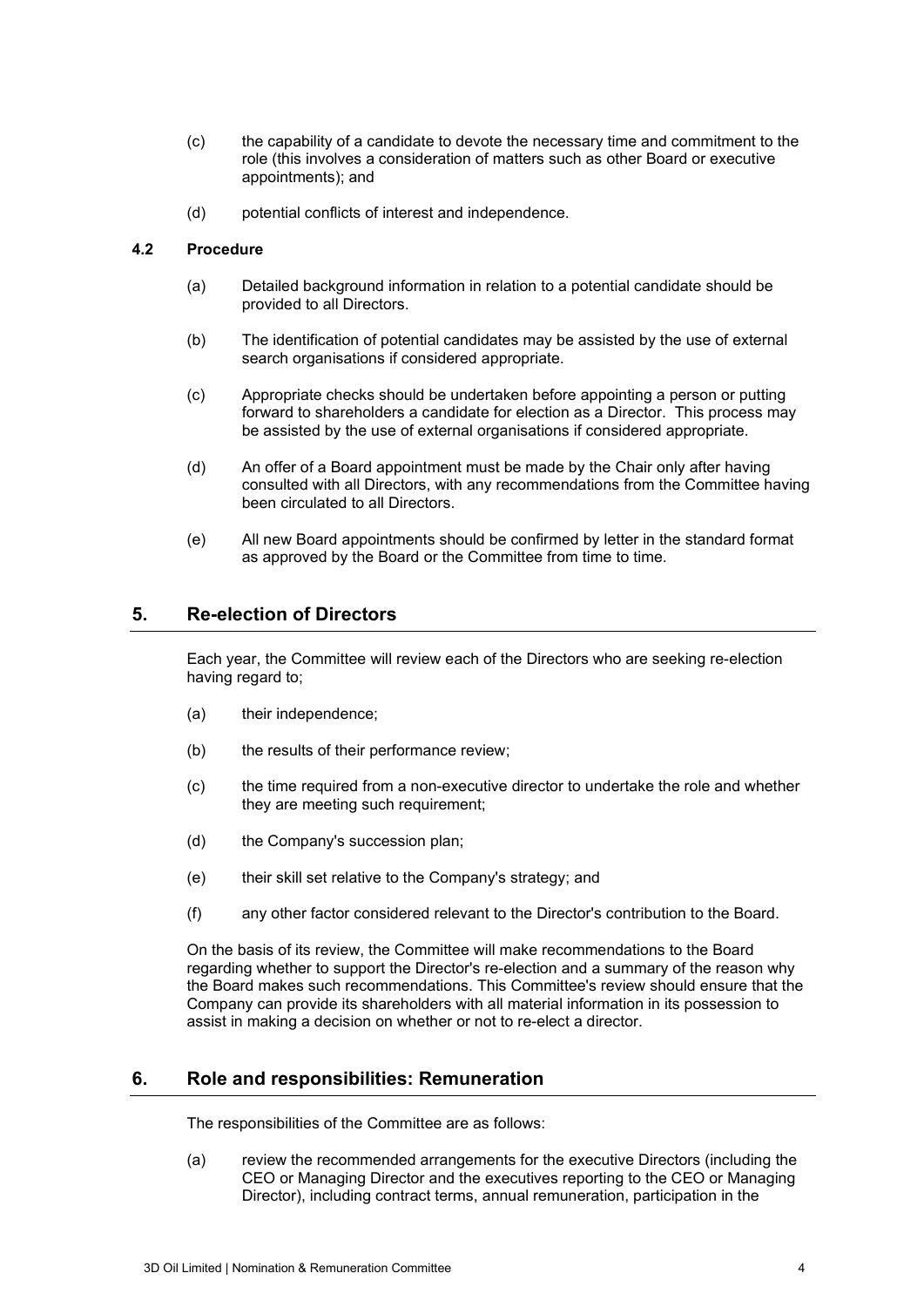Company's short and long term incentive plans and the process by which any pool of directors' fees approved by security holders is allocated;

- (b) review annually make recommendations to the Board in relation to individual nonexecutive director remuneration;
- (c) review and approve short term incentive strategy, performance targets and bonus payments for the CEO, Managing Director, the CFO, and COO;
- (d) review and recommend to the Board major changes and developments in the Company's remuneration, recruitment, retention and termination policies and procedures for senior management;
- (e) review and recommend to the Board major changes and developments in the remuneration policies, superannuation arrangements, personal practices and industrial relations strategies for the Group;
- (f) review and recommend to the Board the senior management performance assessment processes and results as they reflect the capability of management to realise the business strategy;
- (g) review and recommend to the Board major changes and developments to the Company's employee equity incentive plans;
- (h) recommend to the Board whether offers are to be made under any or all of the Company's employee equity incentive plans in respect of a financial year;
- (i) oversee the operation of the Company's employee equity incentive plans in place from time to time;
- (j) review and make recommendations to the Board on remuneration by gender;
- (k) review and recommend to the Board remuneration arrangements for the Chair of the Board and the non-executive Directors of the Board, including fees, travel and other benefits;
- (l) approving the appointment of remuneration consultants for the purposes of the *Corporations Act 2001* (Cth);
- (m) be satisfied that the Board, the Committee and management have available to them sufficient information and external advice to ensure informed decision-making regarding remuneration;
- (n) review and recommend to the Board the remuneration report prepared in accordance with the *Corporations Act 2001* (Cth) for inclusion in the annual Directors' Report; and
- (o) review and facilitate shareholder and other stakeholder engagement in relation to the Company's remuneration policies and practices.

## **7. Remuneration policy**

- (a) In discharging its responsibilities, the Committee must have regard to the following policy objectives:
	- (i) to ensure the Company's remuneration structures are equitable and aligned with the long term interests of the Company and its shareholders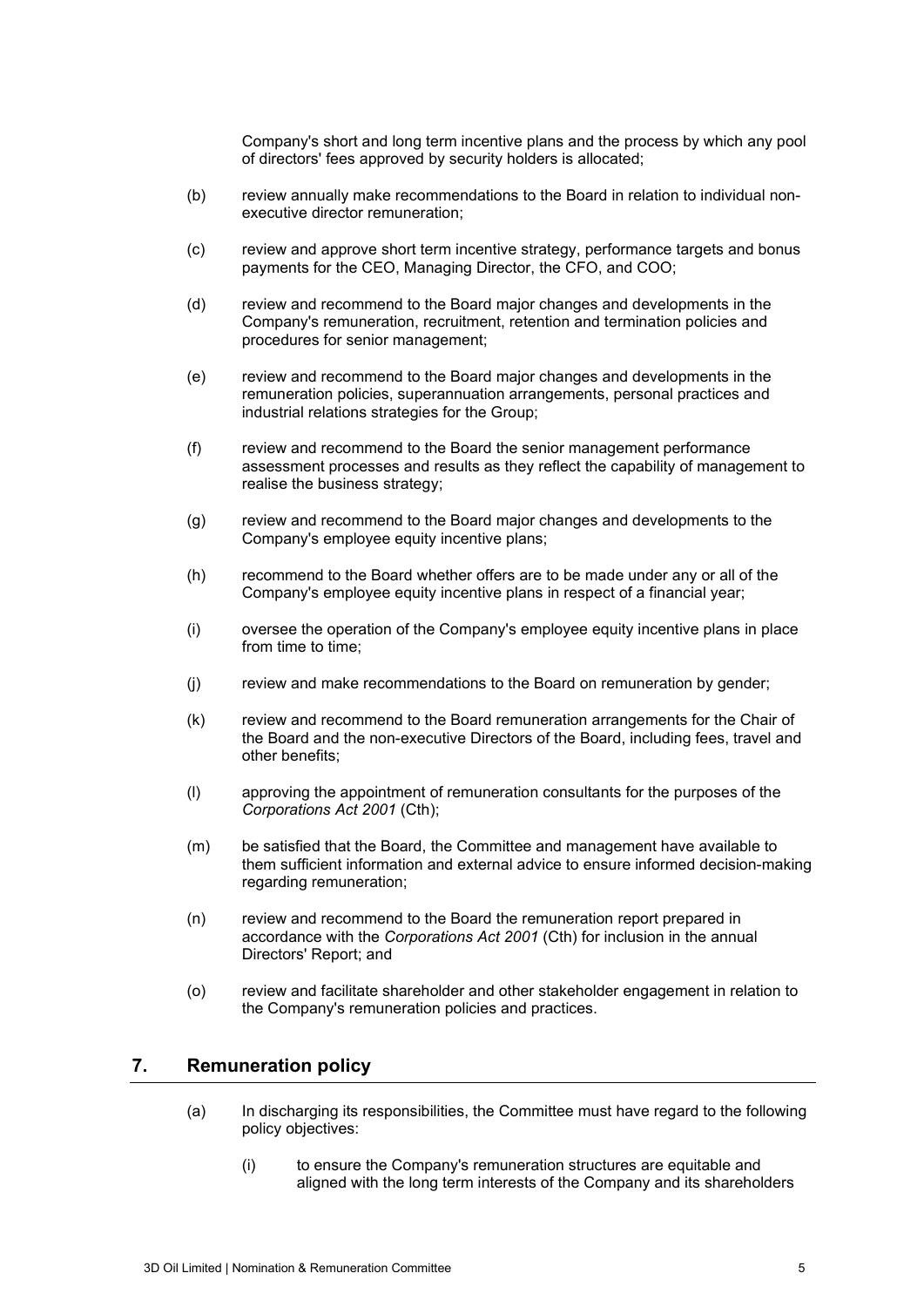and having regard to relevant Company policies without rewarding conduct that is contrary to the entity's values or risk appetite;

- (ii) to attract and retain skilled executives;
- (iii) to ensure the remuneration structure is consistent with and promotes the achievement of strategic objectives and adherence to the Group's values, policies and procedures;
- (iv) to ensure employees are remunerated fairly for the work undertaken having regard to the remuneration of employees in comparable positions in comparable organisations in comparable geographic locations;
- (v) to structure short and long term incentives that are challenging and linked to the creation of sustainable shareholder returns; and
- (vi) to ensure any termination benefits are justified and appropriate.
- (b) In the discharge of the Committee's responsibilities, no executive should be directly involved in determining their own remuneration and be alive to the potential conflict of interest in an executive being involved in setting the remuneration for other executives that may indirectly affect their own.
- (c) The Committee must at all times have regard to, and notify the Board as appropriate, of all legal and regulatory requirements, including shareholder approvals which are necessary to obtain.

## **8. Disclosure**

The Board will make available on the Company's website:

- (a) the Nomination and Remuneration Committee Charter;
- (b) the members of the Committee; and
- (c) at the end of each reporting period, the number of times the Committee met throughout that year and the individual attendances of the members at those meetings.

## **9. Review**

The Board will, at least once each year, review the performance, membership and charter of the Committee to determine its adequacy for the Company's current circumstances, and the Committee may make recommendations to the Board in relation to the Committee's membership, responsibilities, functions or otherwise.

## **10. Approved and Adopted**

This policy was approved and adopted by the Board on 19 May 2021.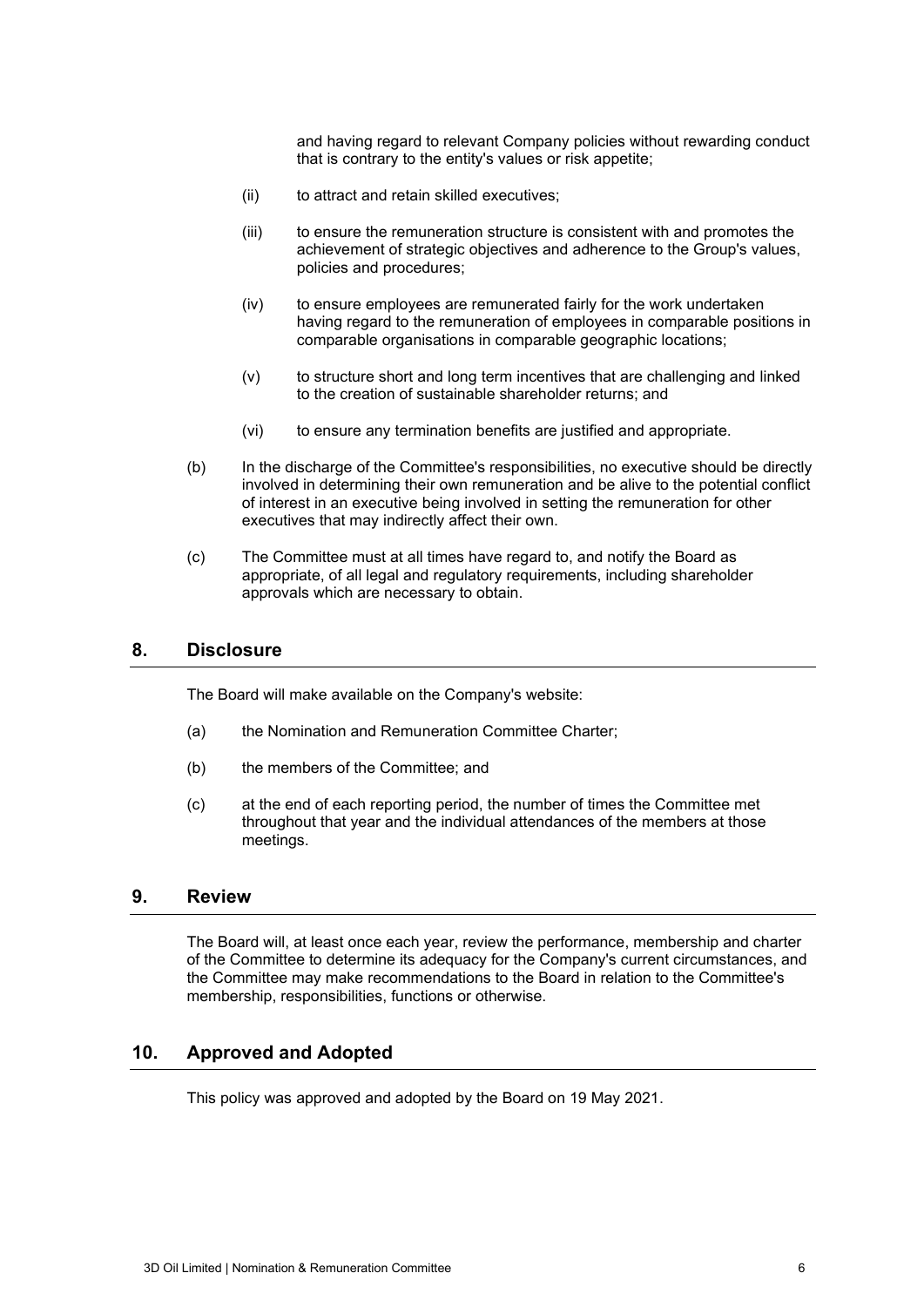# **11. Administrative matters**

The proceedings of the Committee will be conducted in accordance with the provisions set out in Annexure [1.](#page-7-0)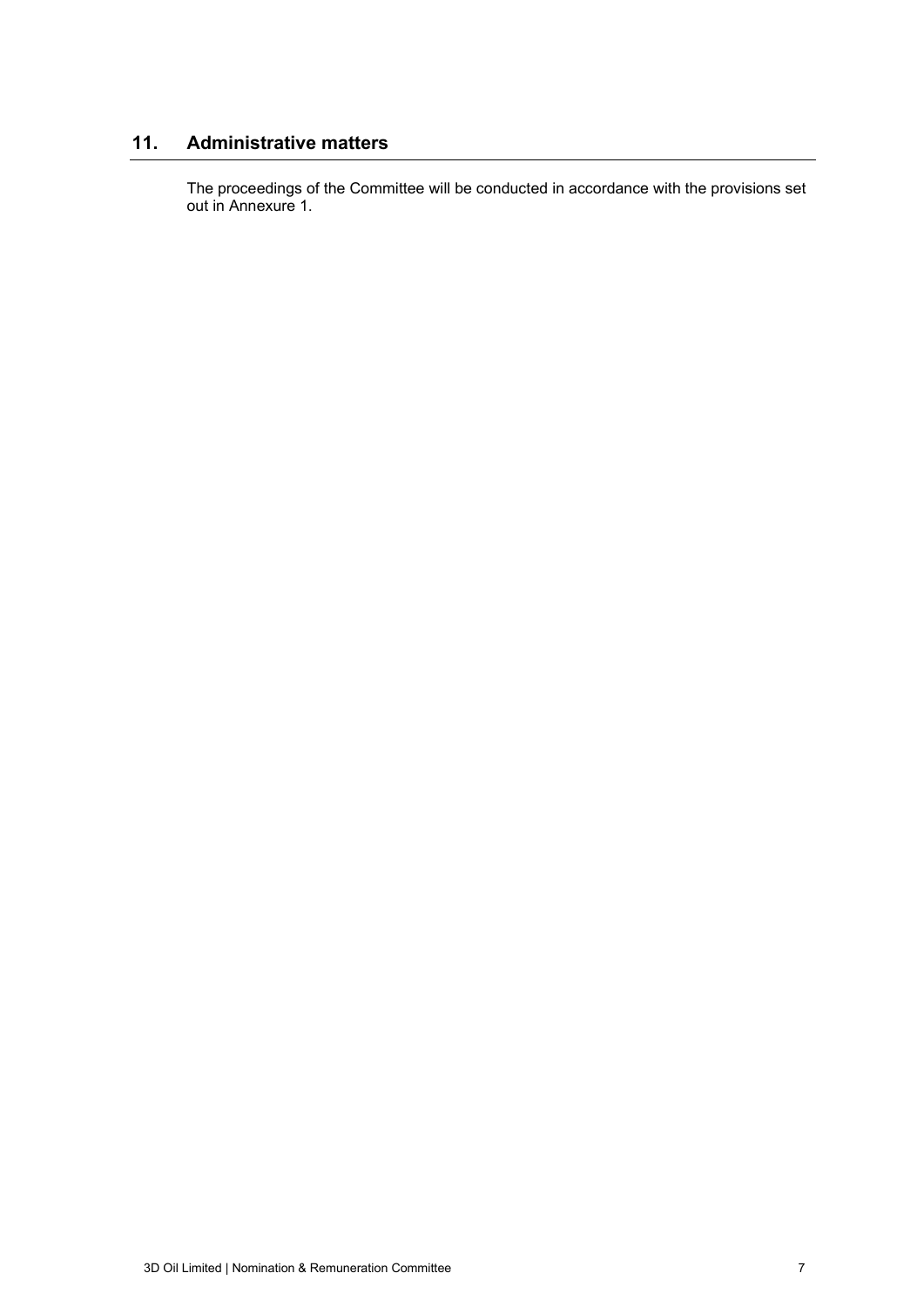# <span id="page-7-0"></span>**Annexure 1 – Administrative matters and procedure**

#### **1. Meetings**

The Committee will meet as often as the Committee members deem necessary in order to fulfil their role. However, it is intended that the Committee will normally meet quarterly.

#### **2. Quorum**

The quorum is at least 2 members present, either in person or by using technology.

#### **3. Convening and notice of meeting**

Any member may, and the Company Secretary must upon request from any member, convene a meeting of the Committee.

Notice will be given to every member of the Committee, of every meeting of the Committee. However, there is no minimum notice period and acknowledgement of receipt of notice by all members is not required before the meeting may be validly held.

The Company Secretary will distribute in advance of the meeting of the Committee the agenda and related papers to each of the Committee members or any other persons determined by the Committee.

### **4. Voting at meetings**

The Committee should pursue collective decision-making and seek consensus where possible. The Committee Chair should test consensus and, if a unanimous view cannot be reached, decisions will be based on a majority view.

Each Committee member will have one vote. If any equal number of votes is cast for and against a resolution, the Committee Chair does not have a casting vote in addition to their vote as a Committee member and the resolution is not passed.

#### **5. Independent advice**

The Committee may seek the advice of the auditors, solicitors or other independent advisors, consultants or specialists as to any matter pertaining to the powers or duties of the Committee or the responsibilities of the Committee.

#### **6. Minutes**

Minutes of the meetings of the Committee must be kept by the Company Secretary and, after approval by the Committee chair, be presented at the next relevant Board meeting.

All minutes of the Committee must be entered in a minute book maintained for the purpose and will be open at all times for inspection by any Director.

#### **7. Reporting**

It is intended that the Committee chair will prepare a report of the actions of the Committee to be included in the Board papers for the Board meeting next following a meeting of the Company. The report may include provision of meeting agendas, papers and minutes of the Committee.

The Committee Chair will also, if requested, provide a brief oral report as to any material matters arising out of the Committee meeting. All Directors will be permitted, within the